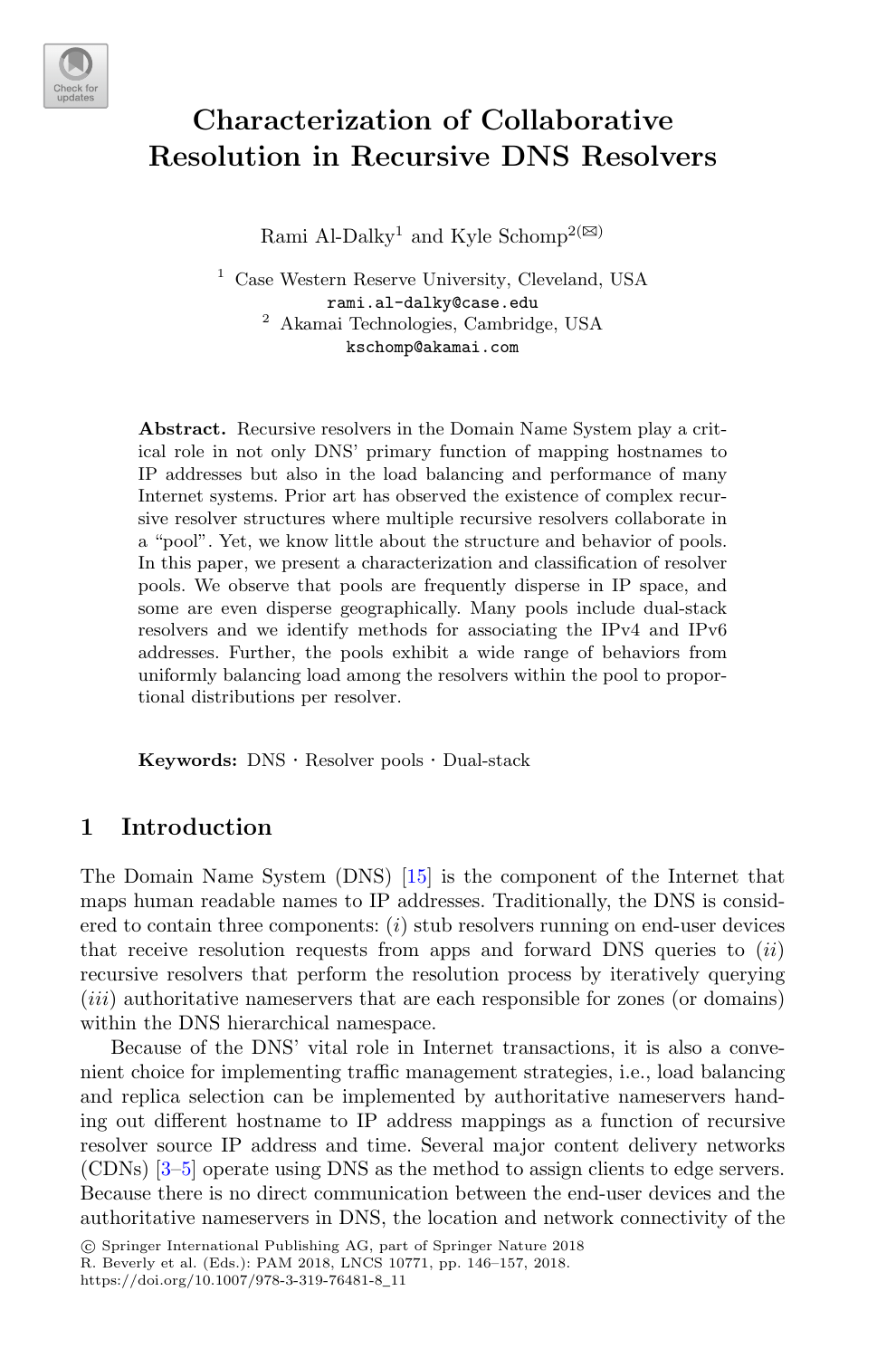end-user device must be inferred from that of the recursive resolver. There is a mechanism for recursive resolvers to attach end-user information to DNS queries [\[13](#page-11-3)], but the adoption of the mechanism is still low [\[16](#page-11-4)[,19](#page-11-5)] so recursive resolvers remain a frequently used surrogate for end-users. As such, understanding their behavior is of critical importance.

Prior art [\[10](#page-11-6)[,18\]](#page-11-7) notes that the DNS ecosystem has grown more complex than the early three component model: now recursive resolvers often act in "pools" [\[10](#page-11-6)]. Indeed, prior art observe that multiple resolvers may participate in a *single* resolution. The proliferation of public resolution services [\[6,](#page-11-8)[7\]](#page-11-9) are major use cases for more complex resolver architectures, as the scaling requirements of such systems are substantial.

The proliferation of recursive resolver pools has implications to the efficient functioning of CDNs as pools further obfuscate the association of end-user device to recursive resolver. Unfortunately, little is known about the structure and behavior of pools. In this work, we present what is to the best of our knowledge the first attempt to characterize recursive DNS resolver pools as observed by authoritative nameservers. Our key contributions are:

- **Determine the frequency of pooling behavior and the size of existing pools.** We find use of pools is common, with 71.4% of DNS queries in our dataset originating from pools. Further, pool sizes vary widely with some operators using pools of 2 resolvers and others using pools of hundreds<sup>[1](#page-1-0)</sup>.
- **Identify key characteristics of pools including IP, AS, and geographic diversity.** Pools often cover large portions of IP-space with 40% of IPv4 pools distributed within a /16 CIDR block or larger. At the same time, however, pools rarely cross network operator boundaries. We also observe that 10% of pools have large distances between the resolvers in the pool, potentially confusing or misleading efforts to geolocate end-user devices behind the pool.
- **Tangentially, discover dual-stacked resolvers and novel ways to associate IPv4 to IPv6 addresses.** We find many pools of 2 IP addresses are actually dual-stack resolvers and observe that patterns in IPv4/IPv6 address assignment can aid in identifying dual-stack configurations.
- **Classify pools according to several observed behaviors.** We find that pools utilize a wide range of behaviors to distribute DNS queries within the pool. We identify several behaviors including uniform load balancing, offloading, and various other uneven distributions.

The rest of this paper is organized as follows. In Sect. [2,](#page-2-0) we provide a brief summary of related work. In Sect. [3,](#page-2-1) we describe our methodology and present the experimental apparatus, dataset, and post-processing steps. Section [4](#page-4-0) contains a characterization of pools by network properties. Section [5](#page-7-0) classifies the pools by behavior and we draw our conclusions in Sect. [6.](#page-10-0)

<span id="page-1-0"></span>We identify resolvers by IP address and there may not be a one-to-one relationship between hardware and IP address. Regardless, our study reflects what authoritative nameservers observe.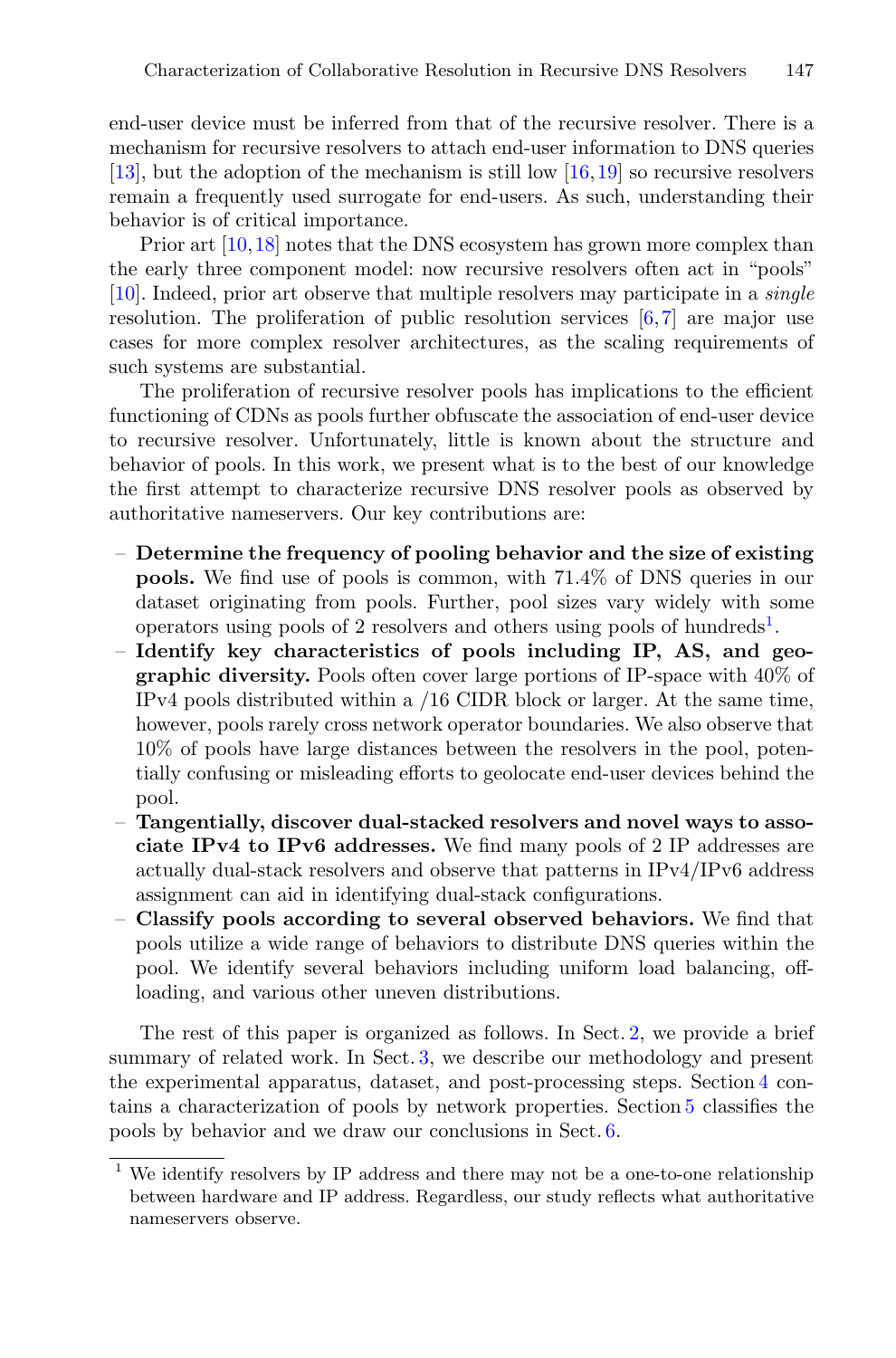### <span id="page-2-0"></span>**2 Related Work**

To the best of our knowledge, we contribute the first assessment of the characteristics of recursive resolver pools. However, several works [\[10](#page-11-6),[18\]](#page-11-7) have observed the presence of resolver pools through active probing with CNAME redirections. Alzoubi et al. [\[10](#page-11-6)] called the collaborative pools behavior a multiport behavior and interpreted it as either a single multiport machine or load balancing across a resolver farm. Moreover, Schomp et al. [\[18](#page-11-7)] looked at the resolver pools from the resolver client perspective by studying the number of recursive resolvers used per client and the geographical distance between clients and recursive resolvers.

While examining DNS pools, we find many dual-stack recursive resolvers. Berger et al. [\[11\]](#page-11-10) associate IPv4 and IPv6 addresses in DNS queries to find dual-stack machines. In the presence of pools, the authors associate sets of IPv4 and IPv6 addresses rather than identify individual dual-stack resolvers. Other research [\[12](#page-11-11)[,17](#page-11-12)] focuses on identifying IPv4 and IPv6 dual-stack machines using TCP options and timestamps, but both methods have limitations when applied to DNS recursive resolvers. First, many resolvers are not open to answer queries from arbitrary sources on the Internet meaning active scanning techniques will miss many recursive resolvers. Second, the techniques require TCP which is a backup transport protocol for DNS and not all TCP implementations support TCP timestamp option. Our technique for discovering pools and dual-stack resolvers does not require any special support from the target resolvers.

#### <span id="page-2-1"></span>**3 Dataset & Methodology**

We discover pools of recursive resolvers by first discovering pairs of collaborating resolvers and then grouping the pairs together. To find pairs of collaborating resolvers, we use DNS queries for instrumented hostnames. Resolving one of the hostnames induces a resolver to send *two* DNS queries to our authoritative nameservers, as described below. If the resolver is part of a pool, the DNS queries may arrive at the authoritative nameservers from different source IP addresses, offering an opportunity to capture a pair of collaborating recursive resolvers. Below, we describe our dataset, how we extract pairs from the dataset, and then how to form pools from the pairs.

Our dataset consists of DNS query logs from the authoritative nameservers of a major CDN. For a small fraction of Web requests, the CDN platform injects a javascript library [\[2](#page-11-13)] that initiates a DNS resolution for an instrumented hostname under the CDN's control. The hostname encodes the end-user device's public IP subnet, and resolves to a CNAME record—a DNS record that indicates a hostname is an alias of another hostname—for a second hostname (also under the CDN's control) that also encodes the end-user's public IP subnet. Thus, the resolution looks like:

#### $n1. encoded(x.x.x.x/y).example.com \rightarrow n2. encoded(x.x.x.x/y).example.com$

The DNS queries for both hostnames are recorded in the logs including the source IP address and a timestamp of when the query was received truncated to the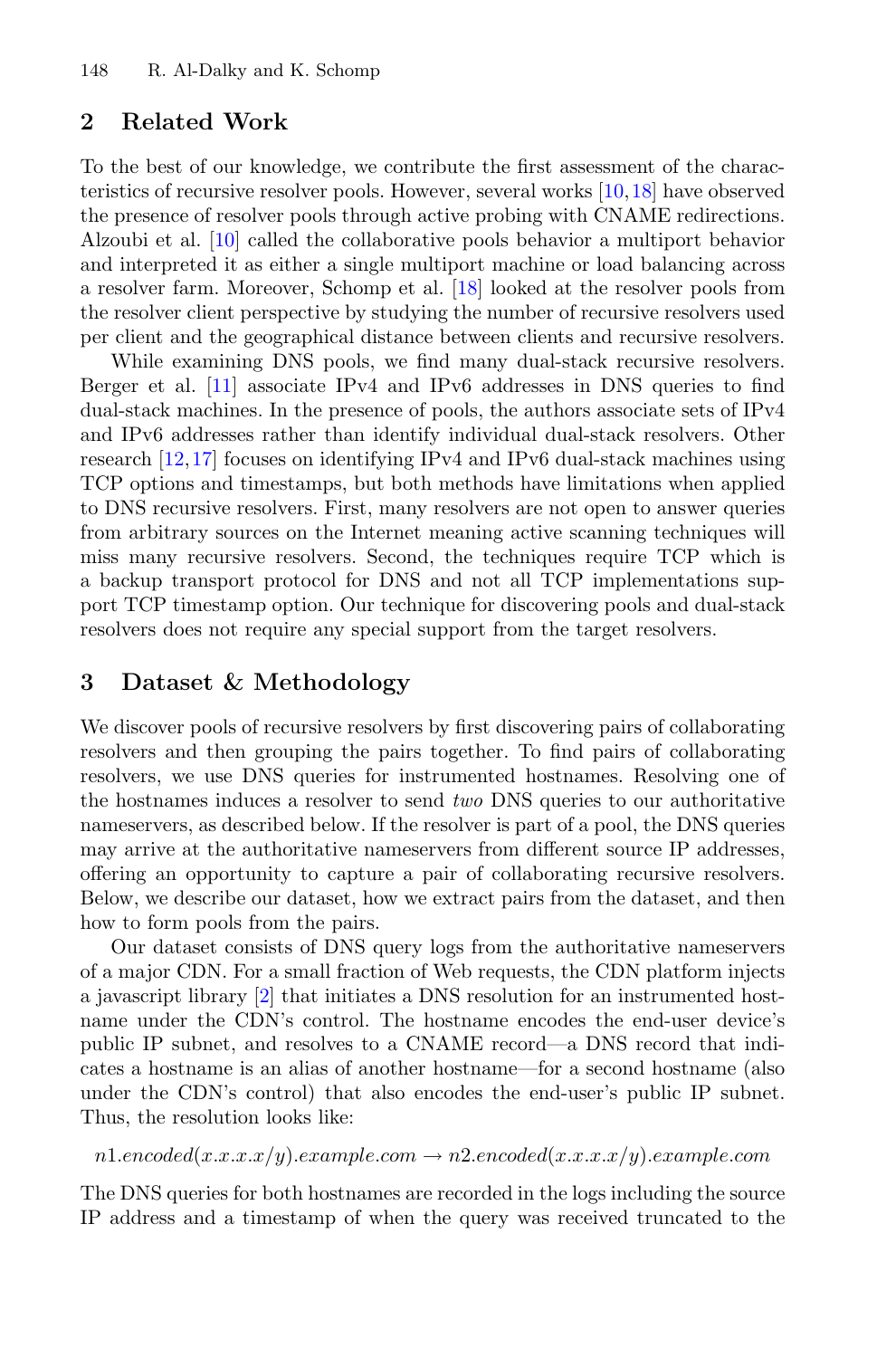| Description                      | Number |
|----------------------------------|--------|
| DNS queries                      | 820M   |
| Unique resolvers                 | 429K   |
| Resolver pairs                   | 109M   |
| Unique pairs                     | 1.16M  |
| Singletons                       | 398K   |
| $\overline{\text{Non-singular}}$ | 762K   |
| Groups of resolver pairs         | 421K   |
| Singletons                       | 360K   |
| Initiator pools                  | 61.5K  |
|                                  |        |

<span id="page-3-0"></span>**Table 1.** Description of the dataset.

<span id="page-3-2"></span>**Table 2.** Top 10 countries with largest number of observed resolvers

| Rank           | Country                | Resolvers        |
|----------------|------------------------|------------------|
| 1              | US                     | 153K             |
| $\overline{2}$ | DE                     | 27K              |
| $\overline{3}$ | ΒR                     | 24K              |
| $\overline{4}$ | GB                     | 16K              |
| $\overline{5}$ | $\mathbf{R}\mathbf{U}$ | 16K              |
| $\overline{6}$ | CА                     | $15.6\mathrm{K}$ |
| $\overline{7}$ | $_{\rm JP}$            | 14K              |
| 8              | AU                     | 10.8K            |
| $\overline{9}$ | IN                     | $\overline{10K}$ |
| 10             | ĪТ                     | 8.7K             |

second. We collect 1 week of logs, July 12–19 2017, containing 820M queries from 429K unique recursive resolver IP addresses. Table [1](#page-3-0) follows the breakdown of our dataset in the remainder of this section. Using the EdgeScape [\[1\]](#page-11-14) geolocation database, we find the recursive resolvers span  $27294$  $27294$  ASNs and  $234$  countries<sup>2</sup>. Table [2](#page-3-2) lists the top 10 countries by number of observed resolvers. The top 10 ASNs by number of observed resolvers account for 82.6K (19%) of the total.

Next, we group the queries that are part of the same resolution into pairs  $(Q_1, Q_2)$  to extract pairs of collaborating resolvers. Queries that are part of the same resolution are identified by the tuple: encoded end-user subnet, query type (A for IPv4 address or AAAA for IPv6 address) and timestamp. This, however, may not be a unique key because  $(i)$  multiple end-users in the same subnet may resolve the same hostname at roughly the same time,  $(ii)$  multiple recursive resolvers may "race" to return an answer fastest to the same end-user, or (iii) recursive resolvers may re-resolve the hostname, possibly due to prefetching. The third category can be particularly troublesome due to DNS TTL violations [\[18\]](#page-11-7) where recursive resolvers may re-resolve only one of the two hostnames in the series, even though both hostnames have the same authoritative DNS TTL. To eliminate noise from these sources, we employ a sliding window of 11 s:  $[i-5, i+5]$ . If in second i, there is a matching pair of queries,  $Q_1$  and  $Q_2$ , we check in the window  $[i - 5, i]$  for any other queries like  $Q_1$ . Similarly, we check the window  $[i, i+5]$  for any other queries like  $Q_2$ . If we find either, then the pair is discarded because we cannot identify which queries should be paired. The window of 11 s was chosen to allow for up to a 5 s resolver timeout and retry, which is the default DNS timeout value in Linux [\[14](#page-11-15)].

The source IP addresses of each pair of queries  $(Q_1, Q_2)$  produce an ordered pair of related recursive resolver IP addresses  $(R_1, R_2)$ . In total, we find 109M

<span id="page-3-1"></span>We report the results from EdgeScape, but note that the ASNs matched exactly with what is reported by Team Cymru [\[8\]](#page-11-16) and countries disagreed for only 166 IP addresses.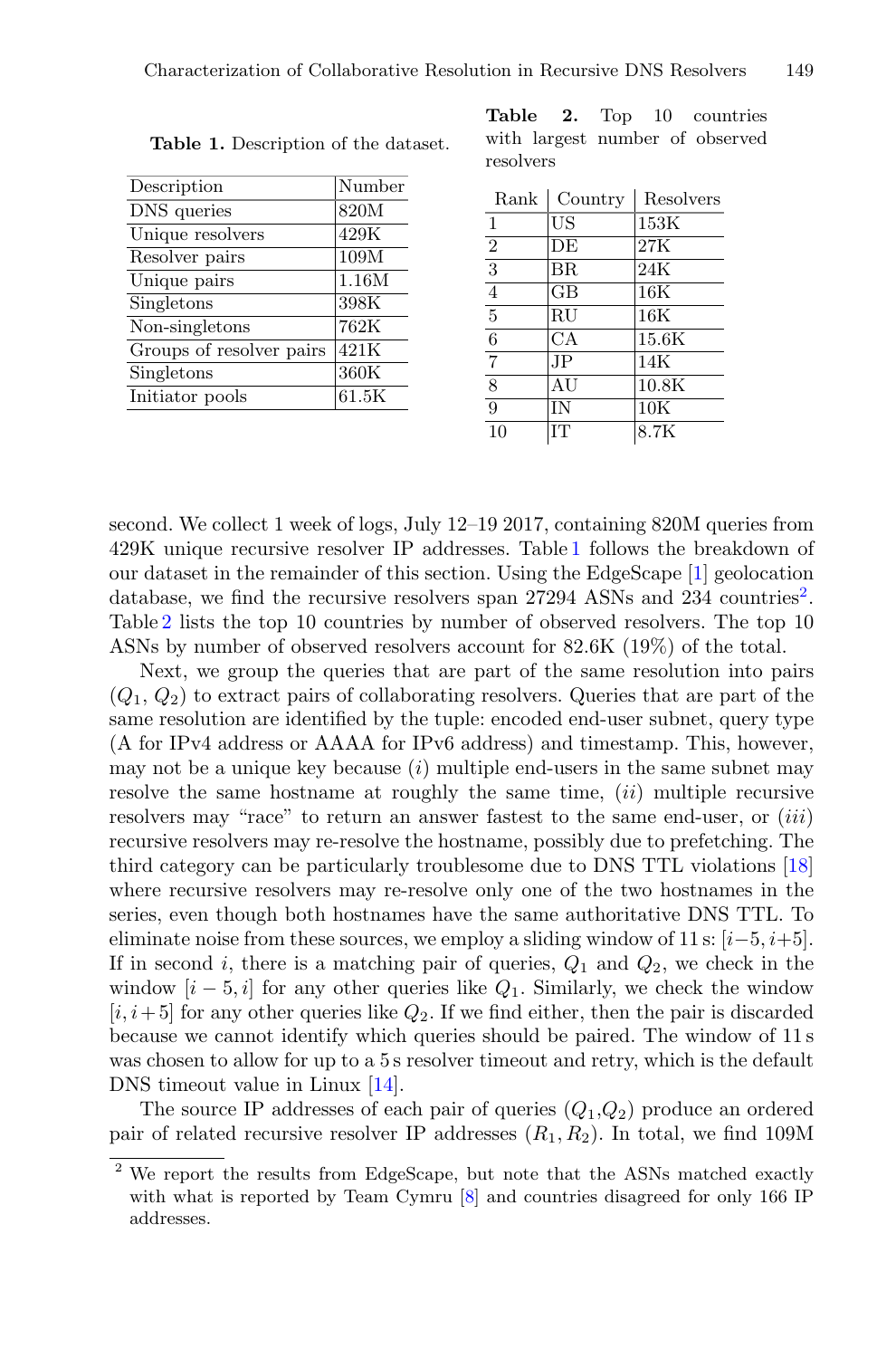sample ordered pairs consisting of 1.16M unique pairs  $(R_1, R_2)$ , 66% of which were sampled more than once. We exclude 7.3K samples from 5.6K unique pairs where one of the resolver IP addresses belongs to the ASNs of Google Public DNS [\[6](#page-11-8)] or OpenDNS [\[7\]](#page-11-9) and the other does not. All but 853 of the unique pairs are cases of an ISP's resolvers off-loading queries to Google or OpenDNS. We exclude these pairs as they contaminate our pool size measurements (see Sect. [4.1\)](#page-4-1). The remaining 853 pairs exhibit Google Public DNS or OpenDNS offloading queries to a third party. We suspect that these may be error introduced by query pairs outside our 11 second window. The pairs account for less than 0.1% of all our samples, so we exclude them as well. Of the unique pairs, 762K are non-singletons— $R_1 \neq R_2$ —which we use as the basic unit for constructing pools. Note that singleton pairs may still be part of a pool since resolvers may collaborate in only a portion of resolutions.

Next, we merge samples together to form pools. Care must be taken in constructing the pools, because the relationships may not be symmetric. Consider the case of three recursive resolvers: x, y, and z. With observed pairs  $(x, y)$  and  $(x, z)$ , we cannot conclude a direct relationship between y and z. Similarly, if we also observe pair  $(y, z)$ , we still cannot conclude that all three are members of the same pool, as  $z$  may have no affiliation with  $x$  and  $y$ . Therefore, we opt to take a conservative approach and preserve directional relationships. We group all samples with the same initiator  $R_1$ . Continuing the above example, we generate the grouping (x:y, <sup>z</sup>) where the resolver on the left-hand side *uses* all of the resolvers on the right-hand side. From our dataset, we find 421K groups of which 360K represent singletons, i.e., resolvers that did not ever use another resolver  $R_2$  in our dataset. Excluding those, we are left with 61.5K groups that generated 780K (71.6%) of unique pairs and 77.9M (71.4%) of the total samples in our dataset. From here on, we exclude singletons from our analysis and refer to the remaining 61.5K groups as "initiator pools", or just pools where contextually clear.

## <span id="page-4-0"></span>**4 Characterizing Resolver Pools by Network Properties**

In this section, we breakdown the initiator pools by network properties. We attempt to find common network structure and characterize the pools by those structures.

#### <span id="page-4-1"></span>**4.1 Initiator Pool Size**

Here, we explore the size of the discovered pools based on the number of recursive resolver IP addresses in the pool. The number of samples per pool is defined as the summation of the number of samples per unique pair in the pool. Many pools (17.5%) are only sampled once. As a result, our ability to discover the actual size of the pool is limited due to low sampling and our pool size results are a lower bound. However, since our dataset is driven by end-user action, the number of samples per pool correlates with the number of end-users behind the pool. Thus, a more frequently used pool is likely higher sampled and our measurement of size more accurate.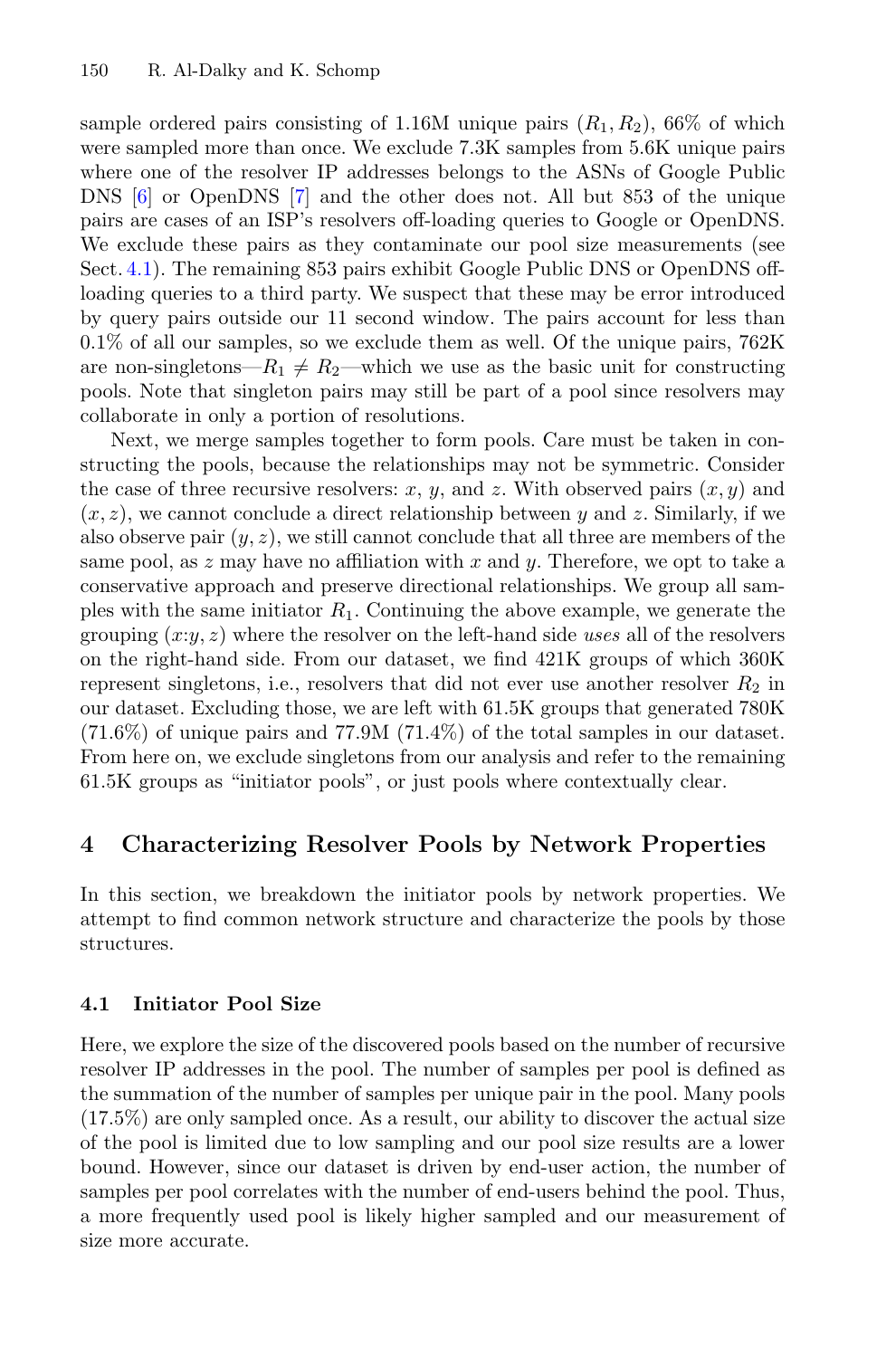Figure [1](#page-5-0) shows the number of recursive resolver IP addresses per pool. As shown in the figure, most pools are small with 38.7K (63%) of pools contain 2 resolvers. We observe that 21.5K (35%) pools with 2 resolvers contain one IPv4 and one IPv6 address and we explore them in more detail in Sect. [5.1.](#page-8-0) The largest pool we discovered consists of 317 IP addresses contained within 5 IPv4 /24 CIDR blocks and 8 IPv6 /64 CIDR blocks. All blocks belong to ASN 15169, Google Inc. In all, 85% of the pools consist of less than 10 resolvers.



<span id="page-5-0"></span>**Fig. 1.** Size of the initiator pools in number of resolver IP addresses



<span id="page-5-1"></span>**Fig. 2.** Prefix length of the most specific CIDR block covering all IP addresses in the initiator pool

In comparison with previous work, Alzoubi et al. [\[10](#page-11-6)] observed that 90% of the discovered pools have at most 3 resolvers while a single pool consists of over 22K resolvers. We attempt to replicate their findings using their methodology for constructing pools with our dataset, but do not find a single "megapool". The largest pool we discover is caused by offloading by many third parties to Google and OpenDNS (Sect. [3\)](#page-2-1), and we therefore suspect that the difference between our dataset and the dataset of Alzoubi et al. is reduced observations of offloading to Google and OpenDNS.

#### **4.2 IP-Space Distribution**

Next, we investigate how concentrated initiator pools are in IP-space. Intuitively, we expect collaborating resolvers to be closely concentrated, e.g., Google Public DNS publishes a list of whole /24 CIDR blocks that are used in recursive resolution  $[6]$  $[6]$ . In this section, we measure how similar the IP addresses of resolvers within a pool are to one another.

First, we calculate the length of the prefix for the most specific CIDR block that covers all IP addresses in the pool. Consider a pool with two IP addresses: 1.2.3.0 and 1.2.3.128. The longest common prefix of the two IP addresses is 24 bits, thus, the covering prefix length is 24-bits. For IPv4, the prefix length varies from 32-bits (indicating a single IP address in the pool) to 0-bits (indicating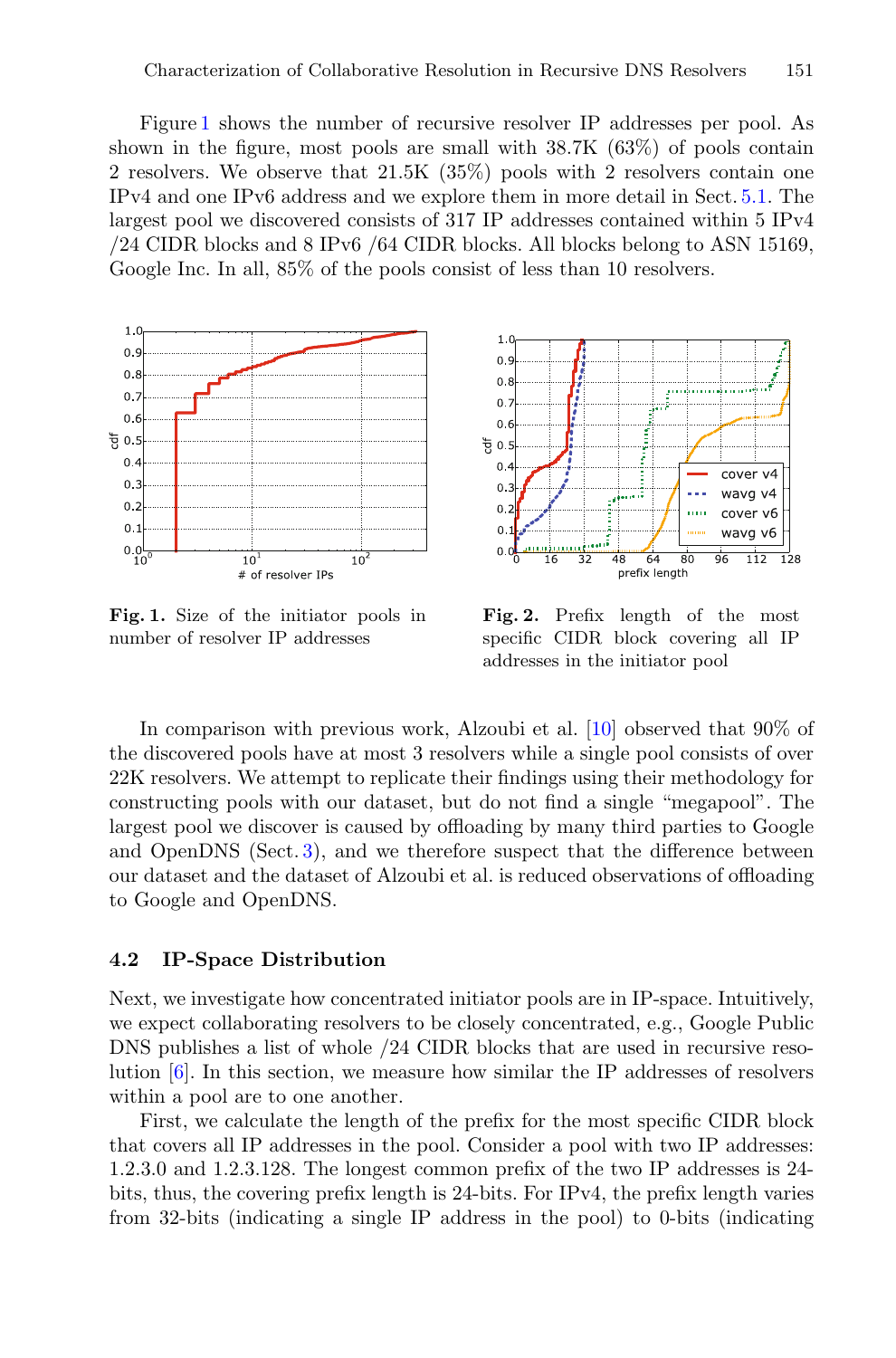that even the leading bit does not match). The values have a similar meaning for IPv6, but extend to a maximum value of 128-bits due to the larger address size. For this analysis, we discard unique pairs where the IP versions do not match and don't plot pools without any unique pairs remaining. The filtering leaves 39.3K initiator pools, 37.7K are IPv4 and 1.6K are IPv6 pools.

The covering prefix lengths for IPv4 and IPv6 are shown in Fig. [2](#page-5-1) in lines "cover  $v4$ " and "cover  $v6$ ", respectively. In IPv4, we find that  $48\%$  of pools are covered by a prefix shorter than 24-bits and further 38% are covered by a prefix shorter than 8-bits. This indicates that a large fraction of initiator pools are greatly distributed in IP-space. There is also a large amount of variability in the prefix length as demonstrated by the relatively smooth curve. In IPv6 on the other hand, there are 4 clear typical prefix lengths: 44, 60, 70, and 120-bits. The pools with prefix lengths of 44 and 60-bits are operated by Google, while the pools with prefix lengths of 70-bits are operated by AT&T. The prefix lengths greater than 120-bits come from a variety of operators. This result highlights the differing policies network operators apply when assigning IP addresses.

The covering prefix length is susceptible to outliers, however. For example, in a pool of 10 resolvers where 9 match to 24-bits but 1 resolver only matches to 8-bits, the covering prefix length is still 8-bits. Therefore, we next compute the weighted average prefix length between the initiator and each of the other resolvers in the pool using the relative number of samples per unique pair as the weights. The result of this computation is plotted in lines "wavg v4" and "wavg v6" and show a frequently more specific prefix length than the covering prefix length. This indicates that  $(i)$  resolver usage within a pool is frequently not uniform (see Sect.  $5.2$ ), and  $(ii)$  resolvers closer in IP-space are used more frequently than resolvers further apart. This could be a preference choice, e.g., resolver operators prefer to off-load to nearby capacity, but will off-load to equip-ment further away if necessary (see Sect. [4.4\)](#page-7-1).

#### **4.3 Autonomous System Distribution**

The previous section noted that initiator pools can be dispersed in IP-space. In this section, we endeavor to determine if the pools encompass multiple operators. First, we look at the number of autonomous systems (ASs) per initiator pool and observe that 15.2% of pools are in more than one AS and 0.7% are in more than two ASs. In the most extreme case, one initiator pool consists of 10 recursive resolvers each in a different AS. All of the ASs are Russian and each uniquely identifies a distinct Russian city.

We focus on the 8.9K (14.5%) pools in 2 ASs here and manually compare the WHOIS entries of the most commonly occurring AS pairs. The most frequently occurring pair of ASs is 7018 and 7132 which occur together in 553 pools, and both are operated by AT&T. The second most frequently occurring pair of ASs are operated by Sprint Corporation: 10507 and 3651 occur together in 201 pools. Noting the exception of Google and OpenDNS usage by third parties which we filter (see Sect. [3\)](#page-2-1), we conclude that other collaboration between recursive resolvers from unrelated ASs is rare.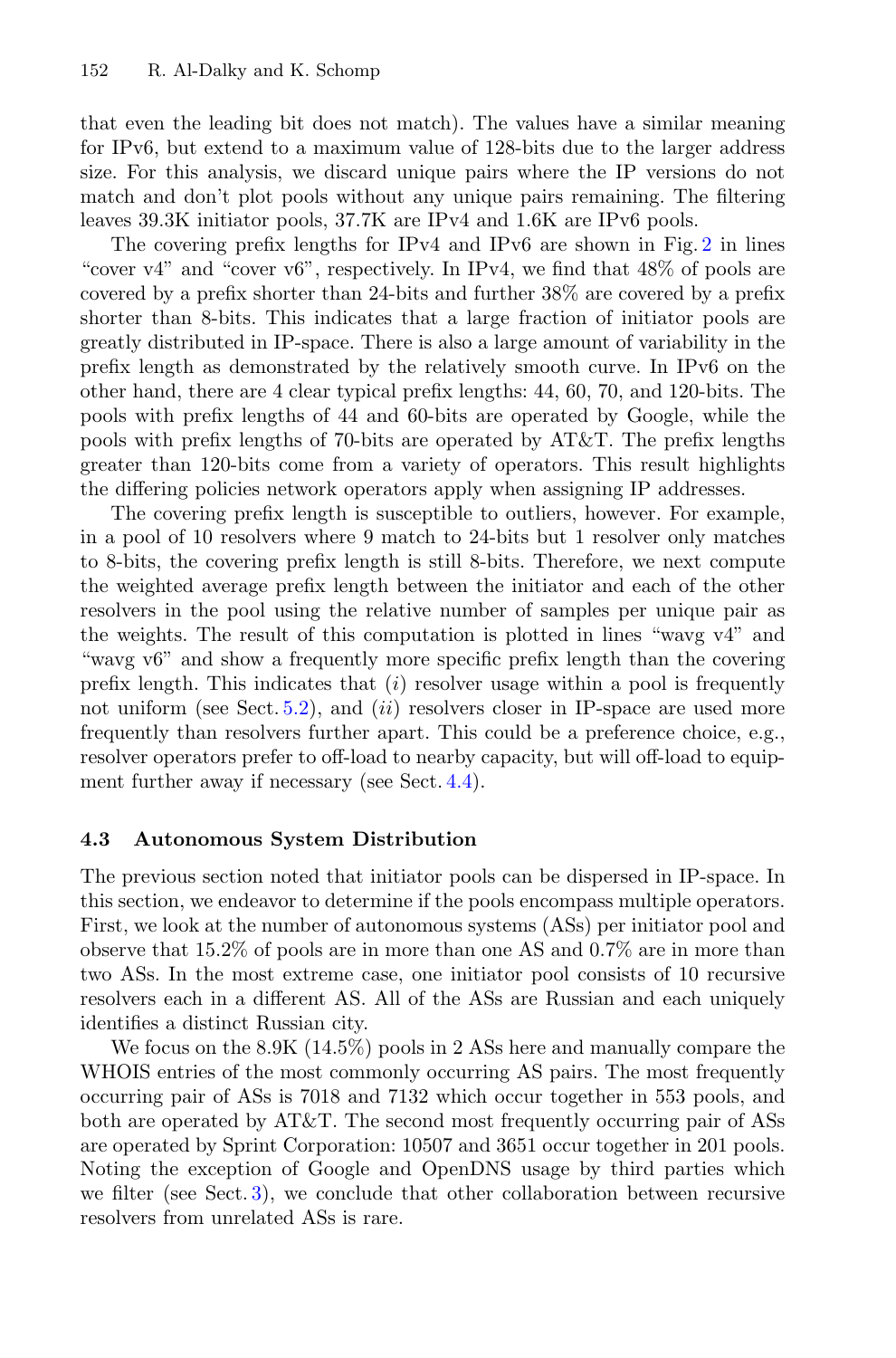#### <span id="page-7-1"></span>**4.4 Geographic Distance Within Pools**

In this section, we investigate the geographic distribution of recursive resolvers within a pool. Large distances between recursive resolvers can have ramifications for any system attempting to geolocate end-users by the recursive resolver that they use, e.g., CDNs that attempt to map end-users to nearby replicas for performance reasons. We attempt to determine whether recursive resolvers in an initiator pool are all in the same location, and, if not, how far the recursive resolvers are from the initiator. We calculate the Great Circle distance between the initiator and the resolvers in the pool using the geolocation information provided by EdgeScape [\[1\]](#page-11-14). We consider three methods for calculating the distance within a pool:

- 1. Minimum distance between the initiator and any resolver in the pool (the lower bound).
- 2. Maximum distance between the initiator and any resolvers in the pool (the upper bound).
- 3. Weighted average distance between the initiator and the resolvers in the pool using the number of samples per unique pair as the weights.

Figure [3](#page-8-1) provides the distributions of those distances. We notice that 6.2K (10%) of the pools have a weighted average distance more than 160 km (100 miles) and those pools represent 3.6M (3.3%) of our total samples. This means that the majority of pools—producing 96.4% of the samples in our dataset—consist of resolvers that are close to each other geographically. We examine the pools in the tail with weighted average distance more than 160 Km and observe 319 pools where all IP addresses are within  $66.102.0.0/20$  and geolocate across the US<sup>[3](#page-7-2)</sup>. The IP addresses reverse resolve to *google-proxy-\$*{*IP*}*.google.com*, indicating that they are Google proxies  $[9]$ . This suggest that Google proxies  $(i)$  perform recursive resolution themselves rather than rely upon Google's DNS infrastructure, and *(ii)* collaborate amongst themselves.

The geographically distributed pools add extra time to the resolution process as off-loading a follow-up query necessitates further network delay. Moreover, distance within the pool complicates end-user mapping in CDNs as discussed before. We observe that pool intra-distance is small for the majority of pools, a positive result for CDNs.

### <span id="page-7-0"></span>**5 Classifying Resolver Pools by Behavior**

In this section, we provide a classification of the pools by how DNS queries are distributed among the resolvers within the pool. Unfortunately, low sampling makes identifying behavior in many pools difficult. Consequently, we limit this section to the study of highly sampled pools, reducing our dataset to the 18.7K (30%) pools with at least 100 samples. The threshold was chosen because the

<span id="page-7-2"></span><sup>&</sup>lt;sup>3</sup> We manually verified that our example cases are approximately located where EdgeScape reports by using ping measurements from nearby landmark locations.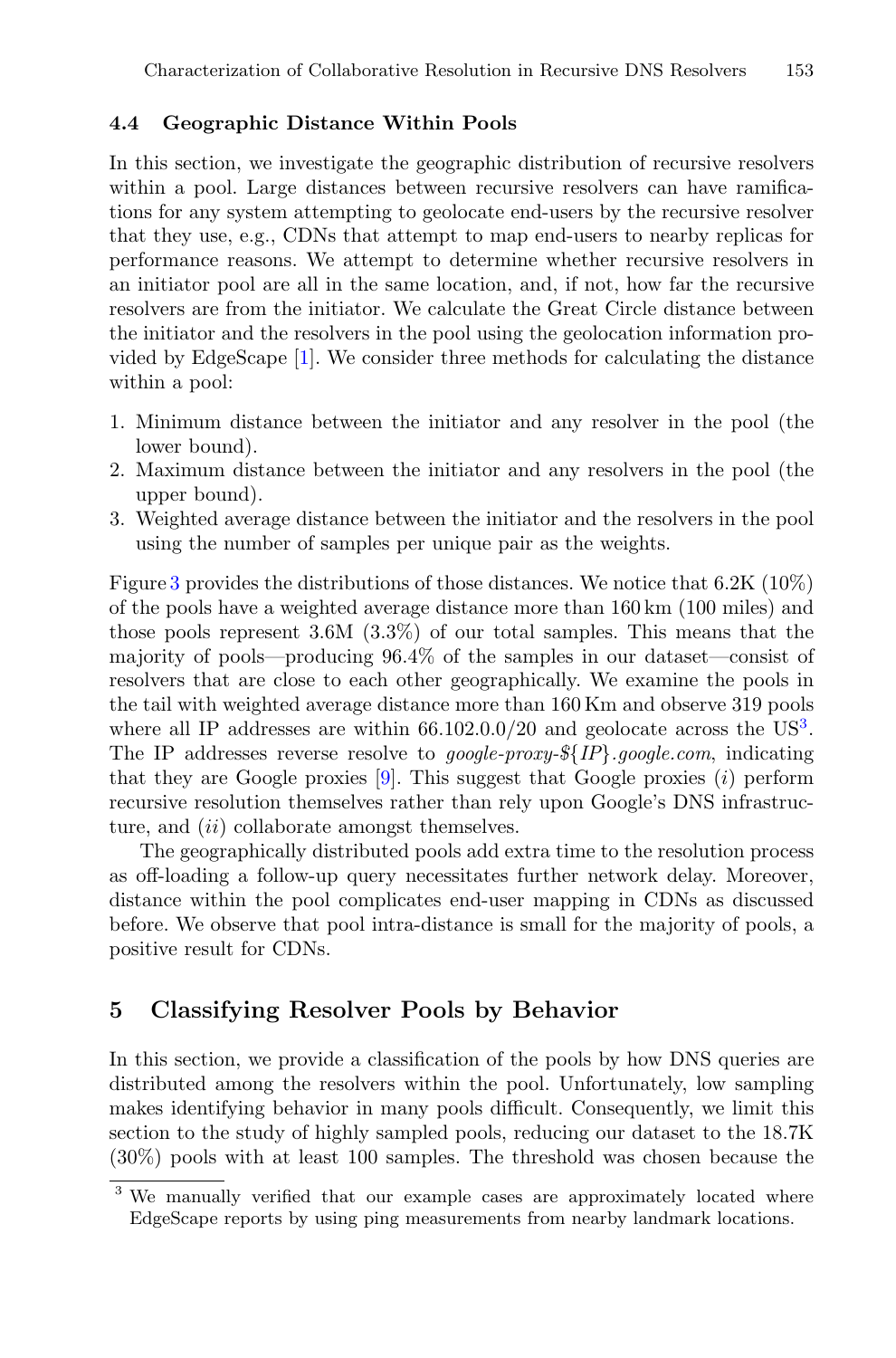

<span id="page-8-1"></span>**Fig. 3.** Tail of the distribution of distances within pools



<span id="page-8-2"></span>**Fig. 4.** The number of samples in an initiator pool that are initiator to initiator

distribution of samples per pool surrounding the threshold is smooth. We classify the pools into 4 categories described below:  $(i)$  dual-stack resolvers,  $(ii)$  uniform load balancing,  $(iii)$  off-loading and  $(iv)$  others. Table [3](#page-9-1) contains a breakdown of the categories.

#### <span id="page-8-0"></span>**5.1 Dual-Stack Resolvers**

We observe that 6.8K (36%) of the pools contain exactly 2 recursive resolver IP addresses where one address is IPv4 and the other is IPv6, and hypothesize that these are actually dual-stack recursive resolvers that switch between interfaces during resolution. To test this theory, we attempt to match the IPv4 and IPv6 addresses by patterns in the IP assignments:  $(i)$  the IPv4 octets embedded as the final 4 hextets (e.g.,  $1.2.3.4$  and  $89ab::1:2:3:4$ ), or (ii) the final IPv4 octet equal to the final IPv6 hextet (e.g., *1.2.3.4* and *89ab::4* ). Of the 6.8K potential dualstack resolvers, 696 match  $(i)$  and another 1.3K match  $(ii)$ . Interestingly, We also observe 4 cases where the full IPv4 address is embedded within the IPv6 address, but not in the final 4 hextets (e.g., *1.2.3.4* and *89ab::1:2:3:4:5678* ). From manual inspection of the remaining 4.8K potential dual-stack resolvers, we observe incremental IP assignment patterns among the pools within the same AS that also aid in positively identifying dual-stack resolvers. For example, in AS 46690, Southern New England Telephone Company, IP assignment appears incremental in both IPv4 and IPv6, but shifted:  $w.x.y.z$  forms a pool with  $a:b:c::\$  $\{z+C\}$ where C is a constant. Anecdotally, we observe similar patterns in several ASs.

Next, we note that the IPv4 interface is heavily favored for transport in the pools that are potentially dual-stack resolvers. For each pool, we calculate the ratio of DNS queries using the IPv4 interface versus the IPv6 interface, and find the median ratio is 11:1. Only 718 (10.6%) of the pools favor the IPv6 interface over the IPv4 interface. Our findings here may be impacted by our measurement apparatus, as the DNS zone we use to collect the dataset has more IPv4 delegation records than IPv6 records: 11 and 2, respectively. Depending upon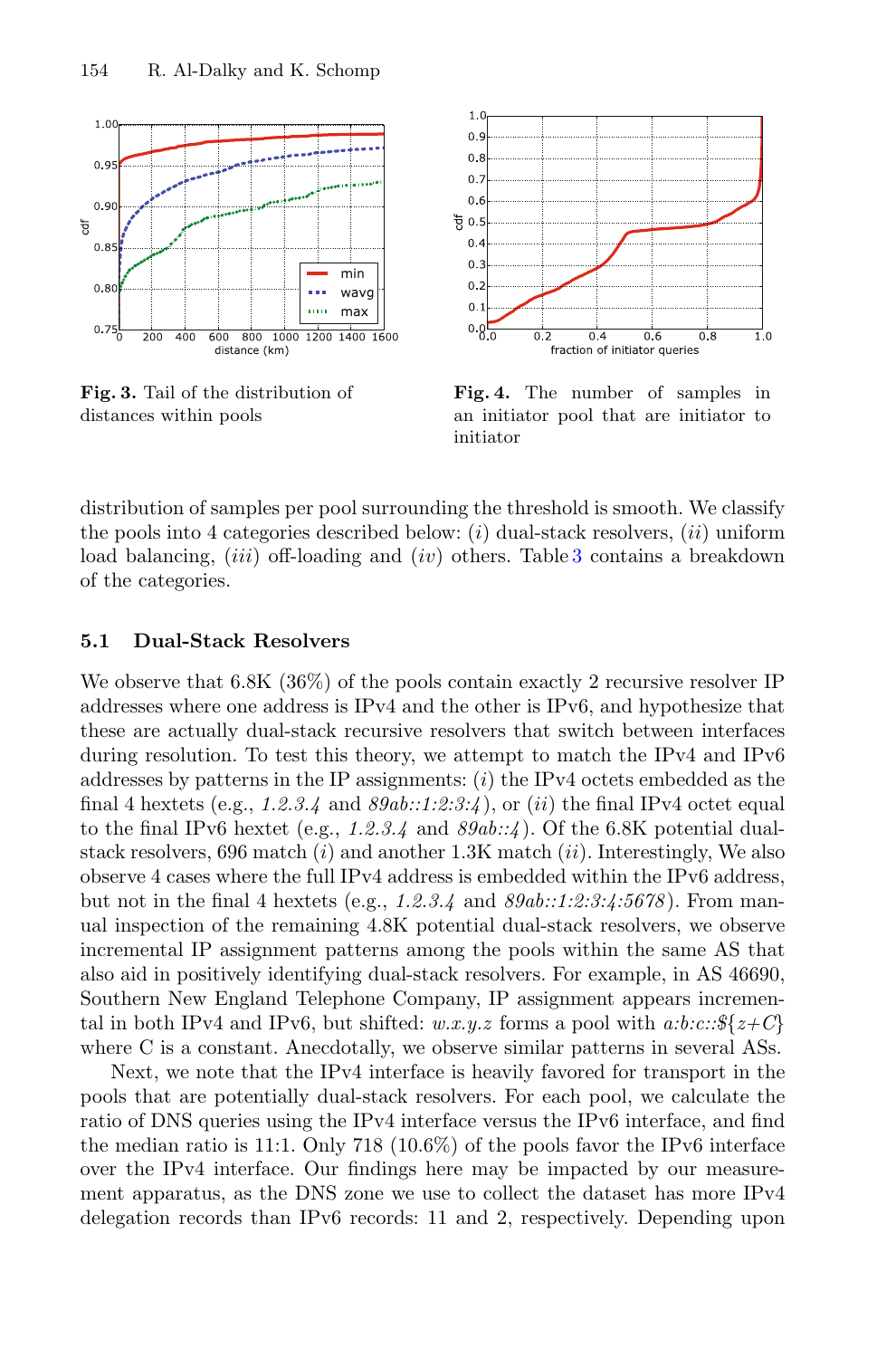| Description                  | Number of pools | Percentage of pools |
|------------------------------|-----------------|---------------------|
| Total discovered Pools       | 61.5K           |                     |
| with $>100$ samples          | 18.7K           | $30\%$              |
| Dual-stack resolvers         | 6.8K            | $36\%$              |
| Uniform load-balance pools   | 2.5K            | 14\%                |
| Off-loading pools (rare)     | 4.9K            | 26%                 |
| Off-loading pools (frequent) | 300             | ${<}1\%$            |
| Other                        | 4.3K            | 23\%                |

<span id="page-9-1"></span>**Table 3.** Breakdown of pools by classification

recursive resolver policy, the imbalance may cause resolvers to prefer reaching our authoritative servers over IPv4 (e.g., if the resolver selects a delegation via round robin), thus impacting the number of samples per network protocol.

Finally, we find that in 506 (7.4%) of the pools, the IPv4 and IPv6 addresses are in different ASs operated by the same company. For instance, we find pools belonging to Frontier Communications that exhibit an incremental IP assignment pattern where the IPv6 address is in AS 5650 and the IPv4 addresses is in AS 3593. Thus, having IPv4 and IPv6 addresses in different ASs does not infer that they do not both belong to a dual-stack machine. As future work, we plan to apply the patterns above to identifying dual-stack resolvers within pools of more than 2 resolver IP addresses.

#### <span id="page-9-0"></span>**5.2 Load Balancing, Off-Loading and Other Pools**

Turning to the 11.9K pools that are not dual-stack resolvers, we classify them into three categories based on the scheme used by the initiator to distribute queries among the resolvers in its pool. Recall that each unique pair has an associated number of samples. Therefore, we can compute the fraction of observations for each resolver within the pool. First, we check for uniform load across the resolvers using the chi-squared test  $(\chi^2)$  for uniformity. Using a standard 5% significance level, we reject the null hypothesis—that the distribution is uniform—if the p-value is less than 0.05. Otherwise, we conclude the pool is a uniform load balancing pool. Approximately 2.5K (14%) of the pools are balancing the load evenly among the resolvers within the pool.

Next, we explore the 9.5K pools where the null hypothesis is rejected. We observe that in many pools the initiator uses itself much more frequently than other resolvers in the pool. We compare the number of samples in the pool that are initiator to initiator,  $(x, x)$ , with the number of samples for any other unique pair in the pool,  $(x, y)$ . The line in Fig. [4](#page-8-2) shows the ratio initiator to initiator samples over the maximum samples of any other unique pair. An x-axis value of 0.5 indicates that the initiator uses itself at least as often as any other resolver in the pool. There is a clear behavioral shift at greater than 0.5. We choose the threshold  $x = 0.8$  to separate the pools into classes. The 4.9K (26%) pools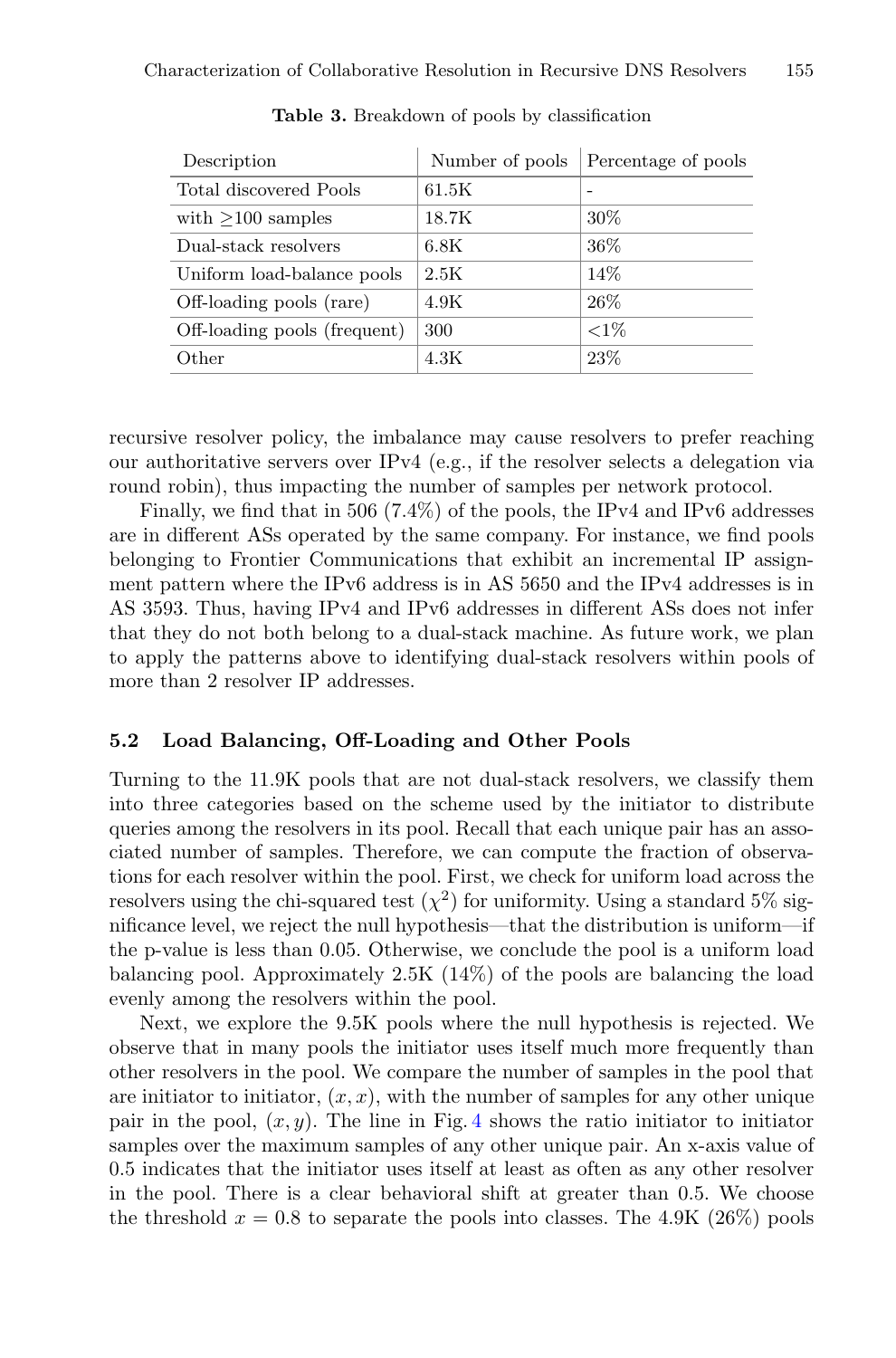where  $x \geq 0.8$  we term off-loading, as the initiator prefers to use itself, but will off-load queries to other resolvers less frequently. The frequency of off-loading differs widely across pools. In the extreme, we observe 2 recursive resolvers in AS 1221—Telstra Corporation—that use each other in only 8 out of 340K samples. We postulate that resolvers like Telstra's are using a failover behavior when a DNS query is unsuccessful, possibly due to packet loss. Unfortunately, we are not able to identify the reason why queries are off-loaded from our dataset, but note that it is not a function of domain name, as all queries in our dataset are for a single domain.

At the far left of Fig. [4,](#page-8-2) there is another behavioral shift where the initiator never uses itself in 300  $\left($ <1%) of pools. In 219 of the pools, the initiator is an IPv6 resolver, and we therefore conclude that IPv4 transport preference is a main cause of the behavior.

The remaining 4.3K (23%) pools that lie in the middle, we classify as other because they exhibit a variety of behaviors. One behavior is a load distribution which is uneven, e.g., AS 20057—AT&T Mobility—uses a peer structure of IPv4 resolvers where each initiator has a peer and distributes queries roughly 52% to 48% to itself and the peer, respectively. We note our p-values for the AS 20057 pools is roughly 0.002, well below the significance level. In a slightly more dramatic example, AS 4780—Digital United—uses a distribution of 58% to 42% between their resolver peers. Larger pools of greater than 2 resolvers also use complex policies where the fraction of use varies per resolver in the pool, e.g. in a pool of 3 resolvers, they are each used in 50%, 30%, and 20% of samples. Another behavior is a combination of off-loading with uniform load balancing. We observe multiple pools in Level3's AS where all resolvers within the same /24 CIDR block are uniformly load balanced, and resolvers within a second /24 CIDR block are used roughly once out of 500 samples. The range of behaviors within the other classification comes near to the range of operators, thus we do not attempt to further refine this classification.

## <span id="page-10-0"></span>**6 Conclusion**

This paper examines the characteristics of recursive resolver pools. We find the resolver pools are not trivial and a large fraction of DNS queries originate from pools of resolvers. First, we examine the characteristics of the pools based on general network properties. We find that the pools are varied in size and confined within an operator's network. Further, we find that a large portion of pools are distributed in IP space and 10% of the discovered pools are geographically distributed. Next, we classify the resolver pools based on their operational behavior. We identify dual-stack resolvers by looking into pools of 2 resolvers which have both IPv4 and IPv6 addresses and find that  $36\%$  of the pools are dual-stack resolvers. We observe that there are different assignment patterns—varying from operator to operator—that can be used to associate IPv4 and IPv6 addresses. Further, we classify the pools into 3 major categories based on the distribution of DNS queries among the resolvers within the pool. We find that 14% of the